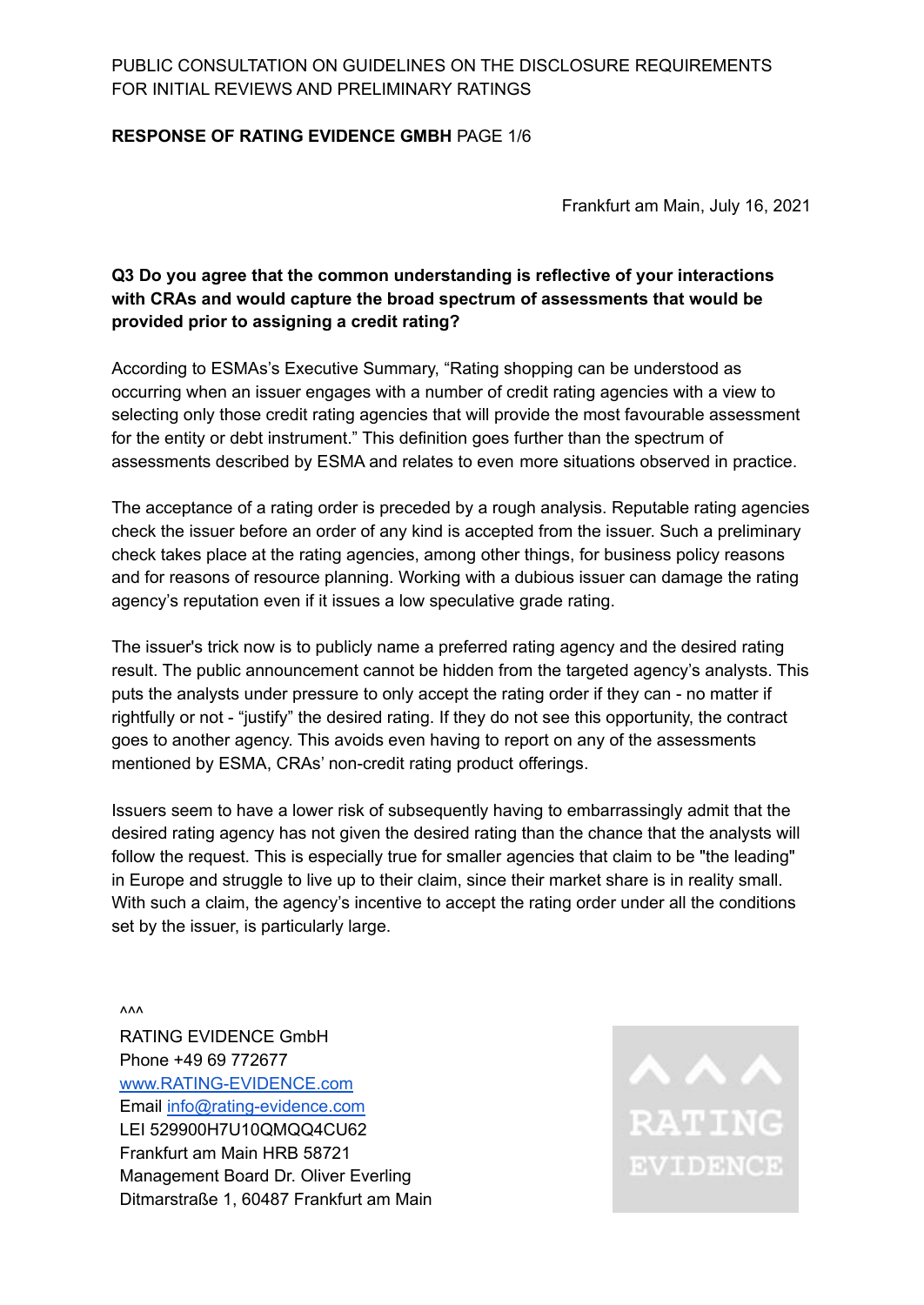#### **RESPONSE OF RATING EVIDENCE GMBH** PAGE 2/6

**Q5 Do you agree that the information to be disclosed here will be of assistance in developing a clearer picture of which entities or instruments have been subject to initial review or preliminary rating? If you do not agree, please explain.**

The proposal assumes good behavior on the part of the issuer, although it is precisely about the cases in which an issuer hides a poorer rating. The rating can refer to a shelf registration or any other vehicle with a different LEI or an instrument with a different ISIN, which can be legally differentiated, but represent the same economic risk. These cases are particularly difficult to grasp when the greedy rating agency also collaborates on behalf of the issuer against competing agencies.

It is even more complicated to discover cases of rating shopping when it comes to holdings. There is the case where the cash flows of one company are dependent on those of another company, but only proportionally. These cash flows are leveraged again. It is clear to the commissioned rating agency that it will only get the contract if it assesses the instruments based on these leveraged cash flows about as well as the instruments of the company rated by another agency from which the cash flows come. An investor only recognizes the interrelationships once he has carefully examined the register data. Theoretically, however, it would be the task of the rating agency to make this overview easier for him. In this case of rating shopping, the rating agency had no interest in disclosing the dubious circumstances of how it got the contract.

# **Q7 Do you agree that the proposed timing of these disclosures will better enable investors and the market to identify where rating shopping may have occurred? If you do not agree please explain.**

The wise choice of the timing of publications is a differentiating factor between the rating agencies. Investors and issuers prefer agencies that know how to choose their publication times sensibly. Rating agencies compete with each other to choose the wisest possible time for publication, for example before or after the market closes, before, after or at the same time as other notifications, etc. It takes many years of experience to understand the complex constraints and interests of issuers (and their boards and shareholders), banks, law firms, auditors, rating advisors, institutional and private investors, etc. We see a certain risk of a

 $\mathsf{v}\mathsf{v}\mathsf{v}$ 

RATING EVIDENCE GmbH Phone +49 69 772677 [www.RATING-EVIDENCE.com](http://www.rating-evidence.com) Email [info@rating-evidence.com](mailto:info@rating-evidence.com) LEI 529900H7U10QMQQ4CU62 Frankfurt am Main HRB 58721 Management Board Dr. Oliver Everling Ditmarstraße 1, 60487 Frankfurt am Main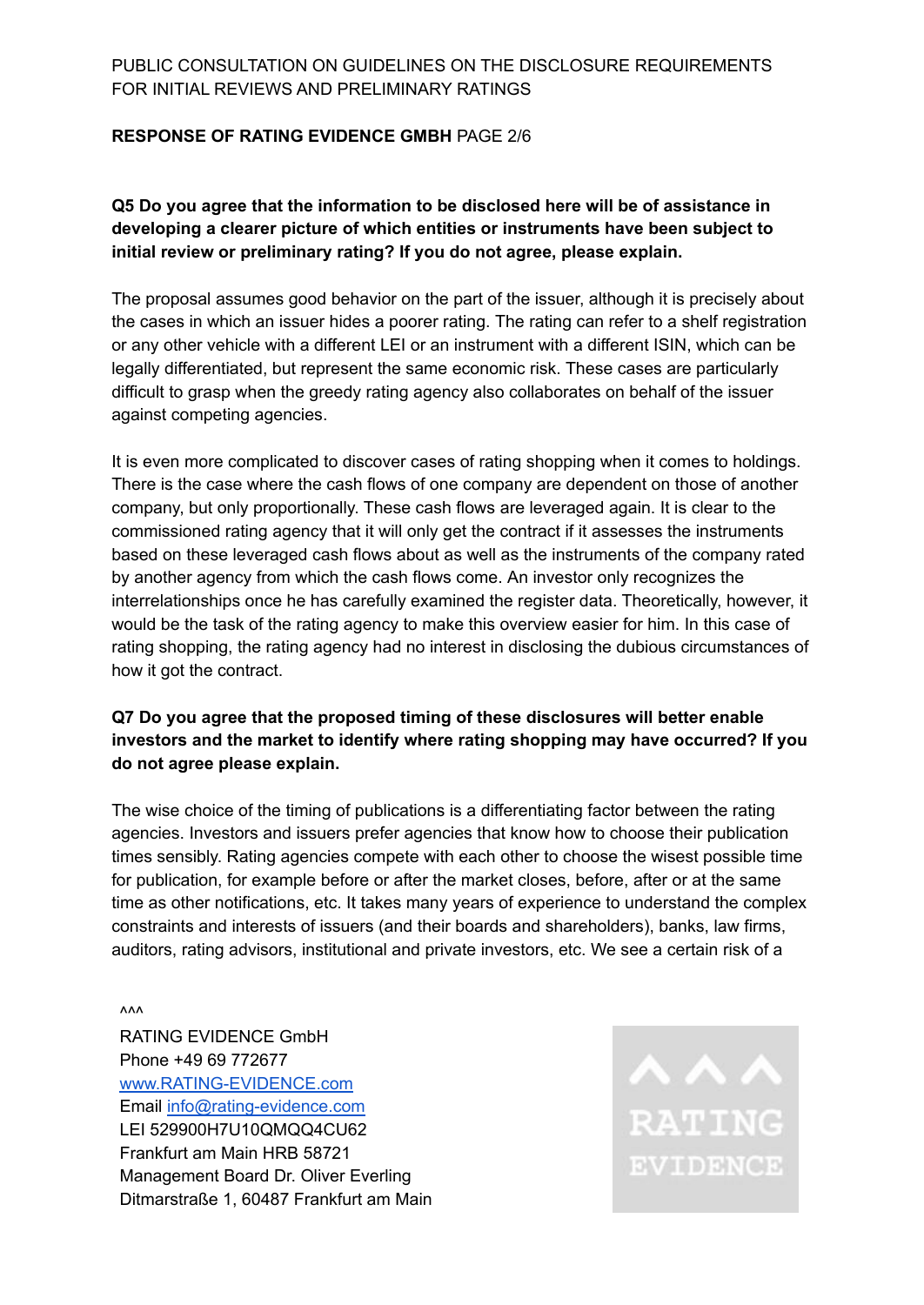#### **RESPONSE OF RATING EVIDENCE GMBH** PAGE 3/6

race to the bottom due to the rigid setting of dates. The incentive to carefully prepare and adhere to the most appropriate publication times, weighing all interests, must not be dampened by bureaucratic processes.

### **Q8 Do you foresee any difficulties with the timing of these disclosures and the timing of your regulatory disclosures to the market?**

There are examples in which rating agencies had to inform about new developments within a few days. Also to be considered are cases in which the issuer did not keep to agreements, such as not publishing a rating, so that the rating agency had to change the status of the rating at short notice.

As long as a rating agency retains the right to publish the information mentioned at any other point in time, the different qualities and priorities of the agencies should become apparent in the competition between the rating agencies. In this respect, the times mentioned should only be the "latest" deadlines.

# **Q9 What is the value of CRAs disclosing that they provided an initial review or preliminary rating in cases where a final public credit rating is ultimately not provided for an entity or debt instrument?**

The leading agencies have achieved an astonishingly high level of disclosure of their criteria and methodologies. In addition, the frequent reports on the assessment of individual issuers make it very easy to get an idea of the strictness of the standards applied. If a rating is not published, investors receive valuable information about the fact that there may be a disagreement between the issuer and the rating agency about the rating to be issued. This can relate to questions of the volatility or stability of the rating history, the outlook and, of course, the rating category, among other things.

Just to provide one example in the following: A bank was given a rating year after year by a rating agency, but these ratings were never published. Then the bank adopted an irresponsible expansion strategy. The balance sheet total was multiplied within a very short time. This inevitably went hand in hand with the increase in the commitment of creditors, as

 $\mathsf{v}\mathsf{v}\mathsf{v}$ 

RATING EVIDENCE GmbH Phone +49 69 772677 [www.RATING-EVIDENCE.com](http://www.rating-evidence.com) Email [info@rating-evidence.com](mailto:info@rating-evidence.com) LEI 529900H7U10QMQQ4CU62 Frankfurt am Main HRB 58721 Management Board Dr. Oliver Everling Ditmarstraße 1, 60487 Frankfurt am Main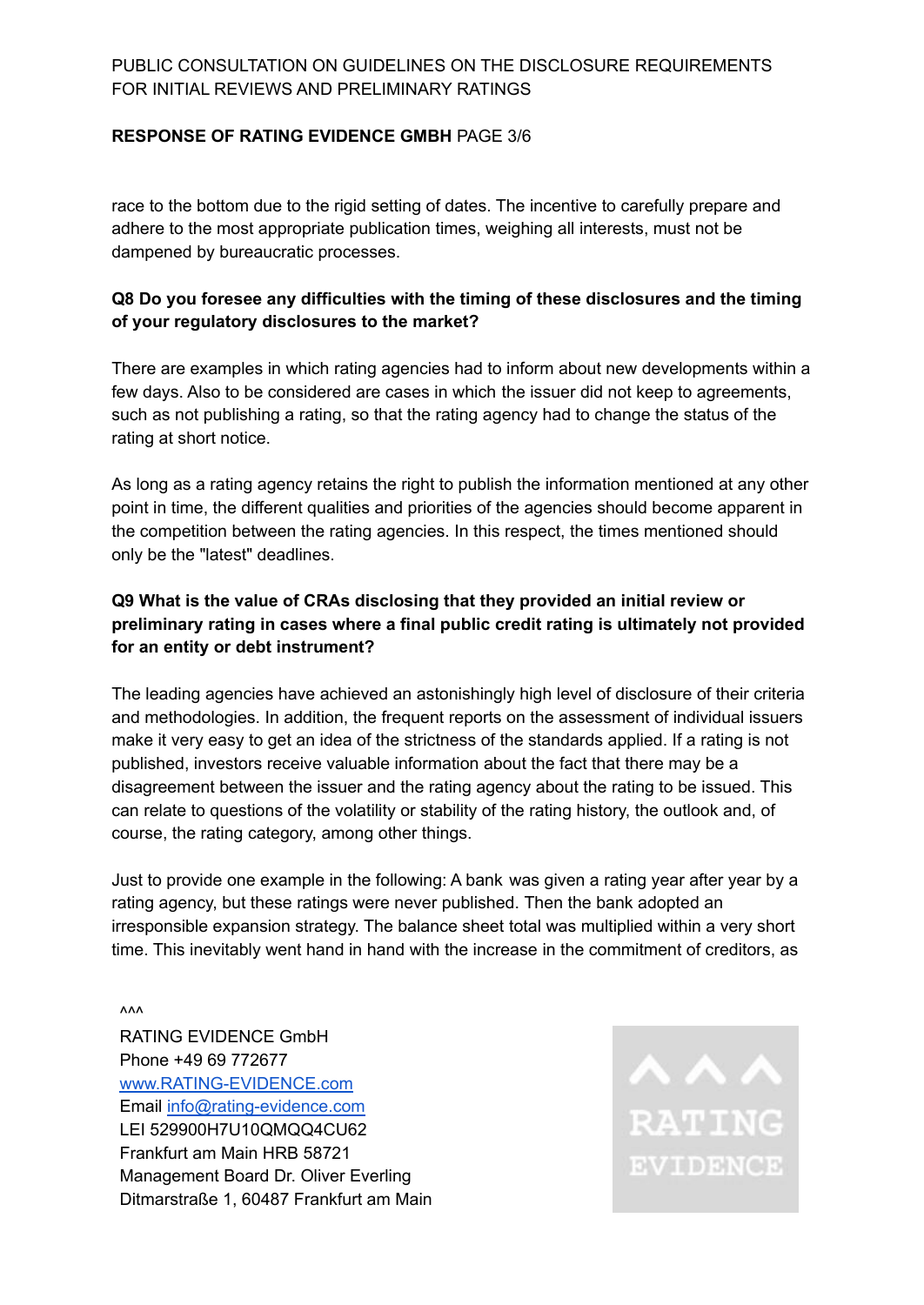#### **RESPONSE OF RATING EVIDENCE GMBH** PAGE 4/6

well as with the expansion of the circle of creditors. Another agency was brought in to convince and reassure creditors with a high investment grade rating. The former representative of the shareholder of the first agency, but also the shareholder and advisory board member of the second agency, sat both in the supervisory board of the same bank. Therefore, a lively exchange could take place about which agency gives the excellent rating. The decision was made in favor of the new agency, whose shareholder could use his position both in the advisory board of the new agency and his chair in the supervisory board of the rated bank.

Although, due to the particularities of the national deposit guarantee system applicable, it could be assumed in this case that there was already an unpublished rating from another agency, there was no certainty of this fact until the government's response to a request from parliamentarians could unequivocally uncover the conflicts of interest. This government response did not help any creditor, because the bank had since gone bankrupt already. The questionable issues could have been determined in good time if all the people and agencies involved had been known beforehand. Since the new agency has already been sanctioned by ESMA in other cases, the reference to the long-standing but unpublished rating of the other agency would have been a clear indication, at least for knowledgeable professional investors.

None of the agencies involved in these deals has ever commented on the conflicts of interest. On the contrary, evidence of the dependencies has been deleted and information has been taken from the Internet. Since ESMA does not intervene either, this type of rating shopping practice can be continued successfully, to the detriment of investors who lose their money here.

It would also have been helpful to find out in this case that the bank's risk management had been outsourced to the new rating agency. This was another conflict of interest, since the same agency was responsible for the risk solutions and at the same time the same agency assessed how good the risk management it had carried out itself for the bank was. Here it would have been helpful to know that there was a rating from another agency at the same time, but only the rating of the agency with the massive conflicts of interest (shareholder, supervisory board, advisory board, customer for risk solutions, etc.) was published.

 $\mathsf{V}\mathsf{V}\mathsf{V}$ 

RATING EVIDENCE GmbH Phone +49 69 772677 [www.RATING-EVIDENCE.com](http://www.rating-evidence.com) Email [info@rating-evidence.com](mailto:info@rating-evidence.com) LEI 529900H7U10QMQQ4CU62 Frankfurt am Main HRB 58721 Management Board Dr. Oliver Everling Ditmarstraße 1, 60487 Frankfurt am Main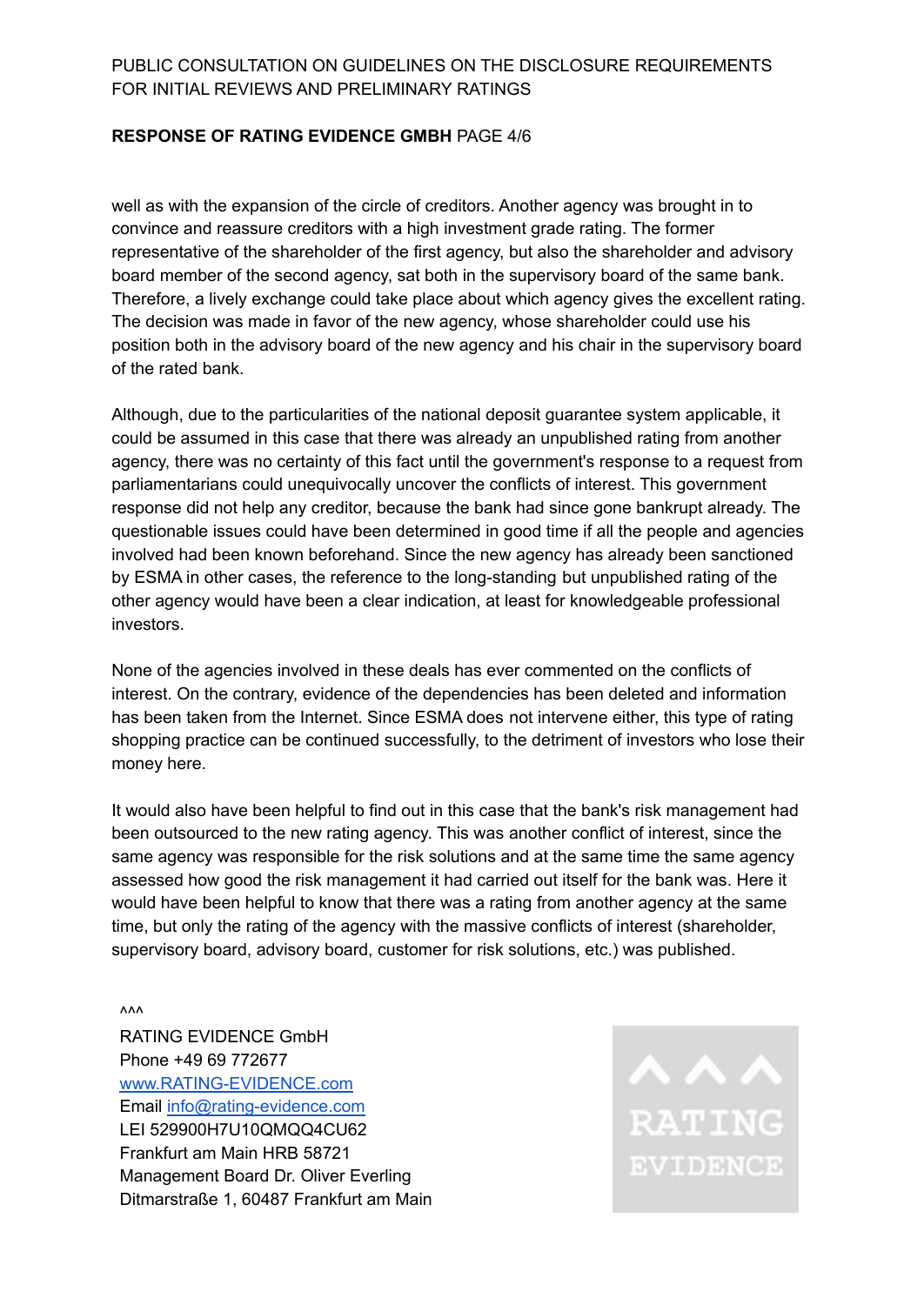#### **RESPONSE OF RATING EVIDENCE GMBH** PAGE 5/6

# **Q11 Do you agree that centralising accessibility to this information will improve your ability to assess whether an entity or debt instrument has been subject to rating shopping? If you do not agree please explain.**

Yes. It must not be left to the rating agency alone to save and publish the data. In order to understand the evidence for ratings issued, it is important to have an overview of a complete history. Unfortunately, through constant reorganizations, takeovers, changes in company forms, changes in numerous boards, such as supervisory boards, advisory boards, board of trustees, honorary board etc. and changes in personnel, attempts are made to disguise the true characteristics of a rating agency or to evade legal consequences such as liability. As evidence shows, a CRA might not hesitate to immediately delete evidence of existing conflicts of interest from its website as soon as a suspicion becomes public.

# **Q12 Do you consider there is value in ESMA providing a standardised disclosure template for these public disclosures? Do you have any additional comments on the standardised disclosure template?**

For each rating, it should also be possible to offer a stable link to a page on the website of the rating agency from which all other related information that is available to the public or for subscribers can be reliably found. There is the example of a rating agency for which a search engine such as Google identifies different documents on the agency's website than those that can be found using the search function on the rating agency's website itself. This results in an uncertainty as to whether the documents found via search engines were merely "forgotten" to be linked and integrated in the website so that they can be found easily or whether they are draft versions or even coincidental, irrelevant uploads. Some posts and documents are not adequately marked so that, for example, simple things like the date of publication are missing. This makes the examination of cases of rating shopping difficult.

#### **Q13 Do you have any comments on the preliminary cost benefit analysis?**

ESMA does not mention important users of ratings here. Here are real-life cases: In various EU countries, also outside the euro currency area, minimum ratings are used by central banks in their money creation process. The noticeable feature here is that certain agencies

 $\mathsf{v}\mathsf{v}\mathsf{v}$ RATING EVIDENCE GmbH Phone +49 69 772677 [www.RATING-EVIDENCE.com](http://www.rating-evidence.com) Email [info@rating-evidence.com](mailto:info@rating-evidence.com) LEI 529900H7U10QMQQ4CU62 Frankfurt am Main HRB 58721 Management Board Dr. Oliver Everling Ditmarstraße 1, 60487 Frankfurt am Main